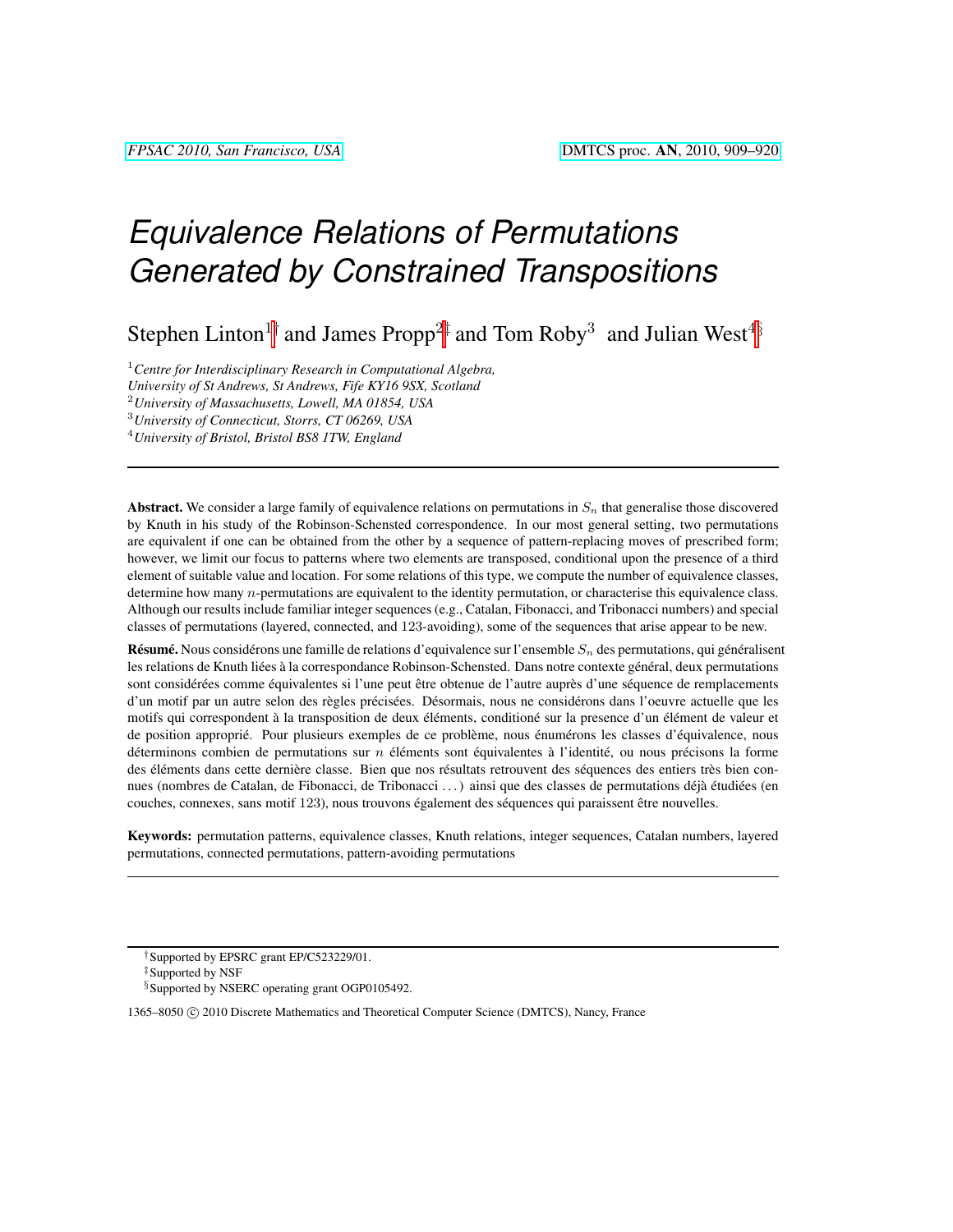#### 1 Introduction and motivation

We consider a family of equivalence relations on permutations in  $S_n$ , in which two permutations are considered to be equivalent if one can be converted into the other by replacing a short subsequence of elements by the same elements permuted in a specific fashion, or (extending by transitivity) by a sequence of such moves. These generalise the relations discovered by Knuth in his study of the Robinson-Schensted correspondence, though our original motivations were unrelated. We begin the systematic study of such equivalence relations, connecting them with integer sequences both familiar and (apparently) new.

As a simple first example, the permutation 123456 can be converted to 125436 by replacing the subsequence 345 by 543. The same permutation 123456 can be also be converted into 163452. In each of these examples, the subsequence removed is of *pattern* 123 (reducing the elements to form a permutation whose elements are in the same relative order) and the subsequence replacing it is of pattern 321.

We could therefore say that 123456 and 125436 are equivalent under the replacement  $123 \rightarrow 321$ . Since we want all our replacement rules to be bi-directional, we will actually say that these permutations are equivalent under  $123 \leftrightarrow 321$ , or, using set notation, under  $\{123, 321\}$ . Since 163452 and 123456 are equivalent under the same replacement, by transitivity we also have that 163452 and 125436 are equivalent under {123, 321}.

Interesting enumerative questions arise when the elements being replaced are allowed to be in general position (Section [2\)](#page-4-0), but also when the replacements are further constrained to affect only adjacent elements as in the very first example above (Section [3\)](#page-6-0), or even when constrained to affect only blocks of consecutive elements representing a run of consecutive values, again as in the first example (Section [4\)](#page-10-0).

We may also wish to allow more than one type of (bi-directional) replacement, such as both  $123 \leftrightarrow 321$ and  $123 \leftrightarrow 132$ . If the intersection of these sets is nonempty, the new relation corresponds simply to a union of the two sets:  $\{123, 132, 321\} = \{123, 321\} \cup \{123, 132\}$ . However, the Knuth relations (described below) require two disjoint types of replacements.

Let  $\pi \in S_n$ , and let  $P = \{B_1, B_2, \ldots, B_t\}$  be a (set) partition of  $S_k$ , where  $k \leq n$ . Each block  $B_l$  of P represents a list of k-length patterns which can replace one another. We call two permutations  $P<sup>o</sup>$ -equivalent if one can be obtained from the other by a sequence of replacements, each replacing a  $\sigma_i$ -pattern subsequence with the same elements in the pattern  $\sigma_j$ , where  $\sigma_i$  and  $\sigma_j$  lie in the same block  $B_l$  of P. Then  $\text{Eq}^{\circ}(\pi, P)$  will denote the set of permutations equivalent to  $\pi$  under  $P^{\circ}$ -equivalence. Thus  $163452 \in \text{Eq}^{\circ} (123456, \{123, 321\})$ .

Similarly, we will use  $P^{\prime\prime}$  to denote the equivalence relation and  $Eq^{\prime\prime}(\pi, P)$  for the equivalence class of  $\pi$  under replacement within P only of adjacent elements, e.g.  $125436 \in Eq^{1}(123456, \{123, 321\})$ . And we will use  $Eq^{\Box}(\pi, P)$  for the case where both positions and values are constrained, e.g. 125436  $\in$  $Eq^{\Box}$  (123456, {{123, 321}}). To refer to such classes generally we use the notation  $Eq^{\star}(\pi, P)$ . The set of distinct equivalence classes into which  $S_n$  splits under an equivalence  $P^*$  will be denoted Classes<sup>\*</sup> $(n, P)$ .

The present paper begins the study of these equivalence relations by considering three types of question:

- (A) Compute the number of equivalence classes,  $\#\text{Classes}^{\star}(n, P)$ , into which  $S_n$  is partitioned.
- (B) Compute the size,  $\#\text{Eq}^{\star}(\iota_n, P)$ , of the equivalence class containing the identity  $\iota_n = 123 \cdots n$ .
- (C) (More generally) characterise the set  $Eq^{\star}(\iota_n, P)$  of permutations equivalent to the identity.

Although the framework above allows for much greater generality, in this paper we will restrict our attention to replacements by patterns of length  $k = 3$ , and usually to replacement patterns built up from pairs in which one permutation is the identity, and the other is a transposition (i.e., fixes one of the elements). Omitting some cases by symmetry, we have the following possible partitions of  $S_3$ , where (as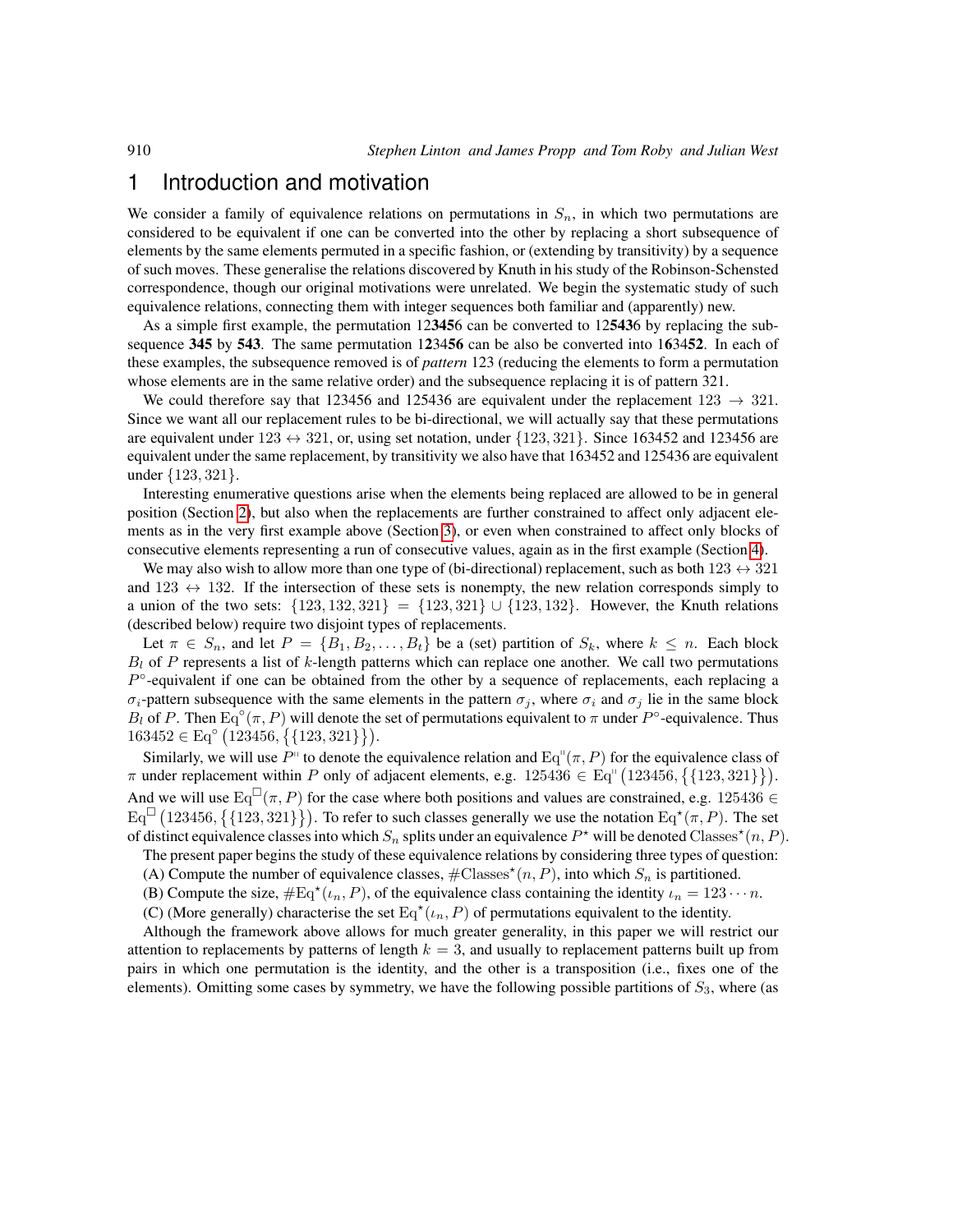usual) we omit singleton blocks:

$$
P_1 = \{ \{123, 132\} \},
$$
  
\n
$$
P_2 = \{ \{123, 213\} \},
$$
  
\n
$$
P_4 = \{ \{123, 321\} \}.
$$

We will also consider applying two of these replacement operations simultaneously, and we will number the appropriate partitions as

$$
P_3 = \{ \{123, 132, 213\} \},
$$
  
\n
$$
P_5 = \{ \{123, 132, 321\} \},
$$
  
\n
$$
P_6 = \{ \{123, 213, 321\} \},
$$

following the convention  $P_{i+j} := P_i \vee P_j$ , the *join* of these two partitions [\[EC1,](#page-11-0) ch.3]. Indeed we can allow all three replacements:  $P_7 = \{ \{123, 132, 213, 321\} \}$ . (In fact, the cases  $P_1$  and  $P_2$  are equivalent by symmetry, as are  $P_5$  and  $P_6$ . We list  $P_1$  and  $P_2$  separately so as to be able to consider their join.)

Our motivation for focussing attention on pairs of this form is that we can then think of an operation, not in terms of replacing one pattern by another, but simply in terms of *swapping* two elements within the pattern, with the third serving as a witness enabling the swap.

By far the best-known example of constrained swapping in permutations is certainly the *Knuth Relations* [\[Knu70\]](#page-11-1), which allow the swap of adjacent entries provided an intermediate value lies immediately to the right or left. In the notation of this paper, they correspond to  $P_K^{\parallel} = \{ \{213, 231\}, \{132, 312\} \}$ . Permutations equivalent under this relation map to the same first coordinate  $(P$ -tableau) under the Robinson-Schensted correspondence.

Mark Haiman introduced the notion of *dual equivalence* of permutations:  $\pi$  and  $\tau$  are dual equivalent if one can be obtained from the other by swaps of adjacent *values* from the above  $P_K$ , i.e., if their inverses are Knuth-equivalent, or if they map to the same second coordinate (Q-tableau) under the Robinson-Schensted correspondence [\[Hai92\]](#page-11-2). For the enumerative problems in this paper, we get the same answers for Knuth and dual equivalence.

In her dissertation [\[SA07\]](#page-11-3) Sami Assaf constructed graphs (with some extra structure) whose vertices are tableaux of a fixed shape (which may be viewed as permutations via their "reading words"), and whose edges represent (elementary) dual equivalences between vertices. For this particular relation (equivalently for the Knuth relations), she was able to characterise the local structure of these graphs, which she later used to give a combinatorial formula for the Schur expansion of LLT polynomials and MacDonald Polynomials. She also used these, along with crystal graphs, to give a combinatorial realization of Schur-Weyl duality [\[SA08\]](#page-11-4).

S. Fomin has a very clear elementary exposition of how Knuth and dual equivalence are related to the Robinson-Schensted correspondence, Schützenberger's *jeu de taquin*, and the Littlewood-Richardson rule in [\[EC2,](#page-11-5) Ch. 7, App. 1]. For the problems considered above, the answers for  $P_K^{\text{II}}$  are well known to be: (A) the number of involutions in  $S_n$ ; (B) 1; and (C) {id}. In fact one can compute  $#Eq^{(1)}(\pi, P_K)$  for any permutation  $\pi$  by using the Frame-Robinson-Thrall hook-length formula to compute the number of standard Young tableaux of the *shape* output by the R-S correspondence applied to π.

Given that the Knuth relations act on adjacent elements, and lead to some deep combinatorial results, it is perhaps not surprising that the most interesting problems and proofs in this paper are to be found in Section [3.](#page-6-0) A summary of our numbers and results is given in Figure [1.](#page-3-0)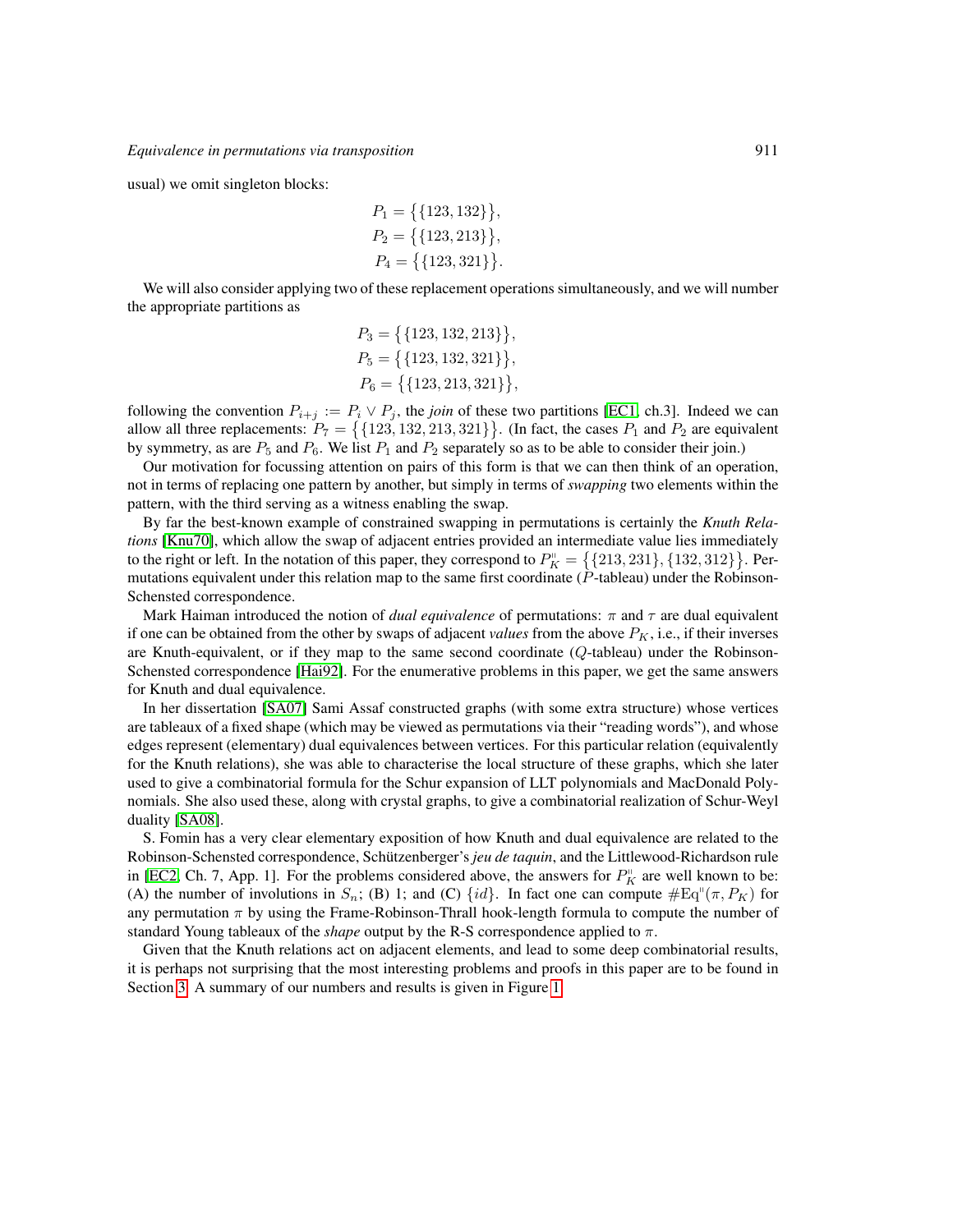#### Fig. 1: Summary of Results

<span id="page-3-0"></span>These tables give numerical values and names (when available) of the sequences associated with our two main enumerative questions. All sequences begin with the value for  $n = 3$ . Results proven in this paper have a grey background; for other cases we lack even conjectural formulae. Six-digit codes preceded by "A" cite specific sequences in Sloane [\[OEIS\]](#page-11-6).

| Number of classes |                                               | $\overline{\S 1}$<br>neither ("classical") | $\sqrt{2}$<br>only indices adjacent      | $\overline{\S 3}$<br>indices and values adjacent |
|-------------------|-----------------------------------------------|--------------------------------------------|------------------------------------------|--------------------------------------------------|
| (1)               | $123 \leftrightarrow 132$                     | [5, 14, 42, 132, 429]                      |                                          |                                                  |
| (2)               | $123 \leftrightarrow 213$                     | Catalan                                    | [5, 16, 62, 284, 1507, 9104]             | [5, 20, 102, 626, 4458, 36144]                   |
| (4)               | $123 \leftrightarrow 321$                     | [5, 10, 3, 1, 1, 1]<br>trivial             | [5, 16, 60, 260, 1260, 67442]            | [5, 20, 102, 626, 4458, 36144]                   |
| (3)               | $123 \leftrightarrow 132 \leftrightarrow 213$ | [4, 8, 16, 32, 64, 128]<br>powers of 2     | [4, 10, 26, 76, 232, 764]<br>involutions | [4, 17, 89, 556, 4011, 32843]                    |
| (5)               | $123 \leftrightarrow 132 \leftrightarrow 321$ | [4, 2, 1, 1, 1, 1]                         | [4, 8, 14, 27, 68, 159, 496]             | [4, 16, 84, 536, 3912, 32256]                    |
| (6)               | $123 \leftrightarrow 213 \leftrightarrow 321$ | trivial                                    |                                          |                                                  |
| (7)               | $123 \leftrightarrow 132$                     | [3, 2, 1, 1, 1, 1]                         | [3, 4, 5, 8, 11, 20, 29, 57]             | [3, 13, 71, 470, 3497]                           |
|                   | $\leftrightarrow$ 213 $\leftrightarrow$ 321   | trivial                                    |                                          |                                                  |
|                   |                                               |                                            |                                          |                                                  |
|                   |                                               |                                            |                                          |                                                  |
|                   |                                               | § 1                                        | $\S 2$                                   | $\S$ 3                                           |
|                   | Size of class with $\iota_n$                  | neither ("classical")                      | only indices adjacent                    | indices and values adjacent                      |
| (1)               | $123 \leftrightarrow 132$                     | [2, 6, 24, 120, 720]                       | [2, 4, 12, 36, 144, 576, 2880]           | [2, 3, 5, 8, 13, 21, 34, 55]                     |
| (2)               | $123 \leftrightarrow 213$                     | $(n-1)!$                                   | product of two factorials                | Fibonacci numbers                                |
|                   |                                               | [2, 4, 24, 720]                            | [2, 3, 6, 10, 20, 35, 70, 126]           | [2, 3, 4, 6, 9, 13, 19, 28]                      |
| (4)               | $123 \leftrightarrow 321$                     | trivial                                    | central binomial coefficients            | A000930                                          |
|                   |                                               | [3, 13, 71, 461]                           | [3, 7, 35, 135, 945, 5193]               | [3, 4, 8, 12, 21, 33, 55, 88]                    |
| (3)               | $123 \leftrightarrow 132 \leftrightarrow 213$ | connected A003319                          | terms are always odd                     | A052952                                          |
| (5)               | $123 \leftrightarrow 132 \leftrightarrow 321$ | [3, 23, 120, 720]                          | [3, 9, 54, 285, 2160, 15825]             | [3, 5, 9, 17, 31, 57, 105, 193]                  |
| (6)               | $123 \leftrightarrow 213 \leftrightarrow 321$ | trivial                                    | separate formulae for odd/even           | tribonacci numbers A000213                       |
| (7)               | $123 \leftrightarrow 132$                     | [3, 23, 120, 720]                          | [4, 21, 116, 713, 5030]                  | [4, 6, 13, 23, 44, 80, 149, 273]                 |

If  $\tau \in Eq^*(\pi, P)$  we will say that  $\tau$  is *reachable* from  $\pi$  (under P). If  $Eq^*(\iota_n, P) = S_n$ , then every permutation in  $S_n$  is reachable from every other, and we will say that  $S_n$  is *connected* by P. If  $Eq^{\star}(\pi, P) = {\pi}$  we will say that  $\pi$  is *isolated* (under P).

It is obvious that if  $P_i$  refines  $P_j$  as partitions of  $S_k$  (i.e.,  $P_i \leq P_j$  in the lattice of partitions of  $S_k$ ), then the partition of  $S_n$  induced by  $P_i$  refines the one induced by  $P_j$ , because a permutation reachable from  $\pi$ under  $P_i$  is also reachable under  $P_j$ . This enables the following simple observations:

<span id="page-3-1"></span>**Proposition 1** *If*  $P_i$  *refines*  $P_j$  *(as partitions of*  $S_k$ *), then for all*  $\pi \in S_n$  *with*  $n \geq k$ 

$$
\operatorname{Eq}^{\star}(\pi, P_i) \subseteq \operatorname{Eq}^{\star}(\pi, P_j)
$$

$$
\# \operatorname{Eq}^{\star}(\pi, P_i) \leq \# \operatorname{Eq}^{\star}(\pi, P_j)
$$

$$
\# \operatorname{Classes}^{\star}(n, P_i) \geq \# \operatorname{Classes}(n, P_j)
$$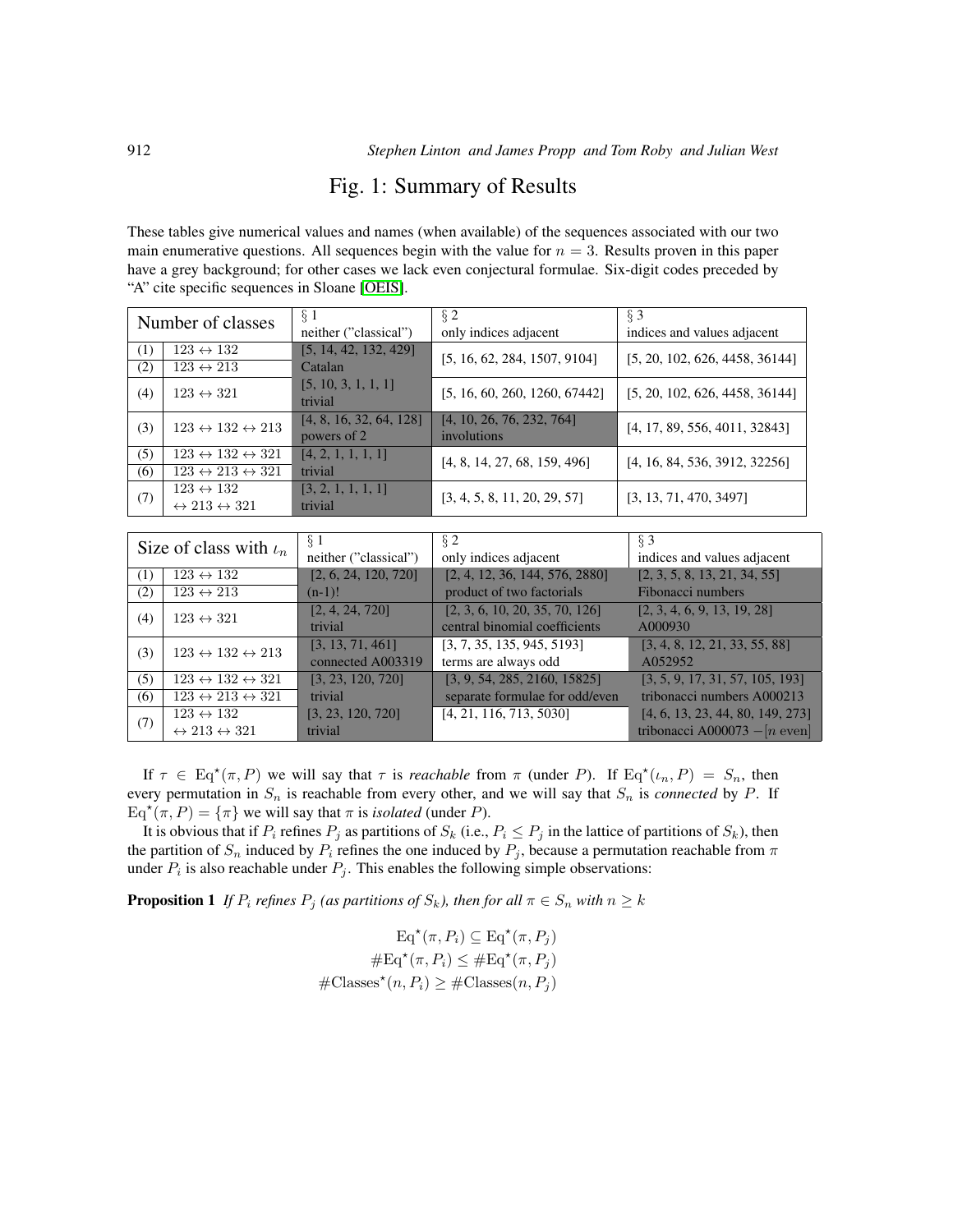*Equivalence in permutations via transposition* 913

#### <span id="page-4-0"></span>2 General pattern equivalence

Many of the equivalence relations in this section are trivial, and follow immediately from the following observation. The others lead to familar combinatorial numbers and objects.

**Proposition 2** Let P be any partition of  $S_k$  for  $2 \le k \le n - 1$ . If  $\#\text{Classes}^\circ(n-1, P) = 1$ , then  $\#\text{Classes}^\circ(n, P) = 1.$ 

**Proof:** We will show that any  $\pi \in S_n$  can be reached from the identity, under the supposition that any two permutations in  $S_{n-1}$  are equivalent. If  $\pi(1) \neq n$ , simply apply the supposition to the elements  $1 \ldots n - 1$  to obtain any permutation beginning with  $\pi(1)$ . Then apply the supposition to the elements now occupying positions  $2 \dots n$  to complete the construction of π.

If  $\pi(1) = n$ , it is necessary to add an additional step at the beginning in order to detach 1 from the tail of the permutation and move it into (say) position  $n - 1$ . But we know we can do this by applying the supposition to the elements in positions 2... *n*. And as long as  $n - 1 \ge 2$ , position  $n - 1$  is among the positions  $2 \ldots n$ .

The following results follow.

<span id="page-4-1"></span>**Proposition 3**  $\#\text{Classes}^{\circ}(n, \{\{123, 132, 321\}\}) = 1$  and  $\#\text{Classes}^{\circ}(n, \{\{123, 132, 213, 321\}\}) = 1$ *for*  $n \geq 5$ *;* and  $\#\text{Classes}^{\circ}(n, \{123, 321\}\}) = 1$  *for*  $n \geq 6$ *.* 

**Proof:** It is easy to verify by hand, or by computer, that all permutations in  $S_5$  are reachable from 12345 by moves in  $P_5 = \{123, 132, 321\}$ . (Indeed, all permutations in  $S_4$  are reachable from 1234 except for 3412, which is isolated.) As  $S_5$  is connected, it follows (by induction) from the preceding proposition that  $S_n$  is connected for all  $n \geq 5$ . Since  $P_7 \geq P_5$ , Proposition [1](#page-3-1) tells us that  $S_n$  is connected under  $P_7 = \{ \{123, 132, 213, 321\} \}$  whenever it is connected under  $P_5$ . (In  $S_4$ , the permutation 3412 remains isolated.) Finally, we can check by computer that under  $P_4 = \{123, 321\}$   $S_6$  is connected; whence,  $S_n$ is connected for  $n \geq 6$ .

We remark that under  $P_4$ ,  $S_4$  splits into 10 equivalence classes, and  $S_5$  into three classes. The class containing 12345 contains 24 elements. This suggests a possible bar bet. Hand your mark six cards numbered 1 through 6 and invite him or her to lay them out in any sequence. By applying moves of the form  $123 \leftrightarrow 321$  ("interchange two cards if and only if an intermediate (value) card intervenes") you will always be able to put the cards in order (although it may take some practice to become efficient at this!). Now "go easy" on your mark by reducing the number of cards to 5. Even from a random sequence, the mark has only one chance in five of being able to reach the identity.

Of course from Proposition [3](#page-4-1) it immediately follows that:

**Corollary 4**  $\#\text{Eq}^{\circ} (\iota_n, \{ \{123, 132, 321\} \}) = n! \text{ for } n \geq 5, \#\text{Eq}^{\circ} (\iota_n, \{ \{123, 132, 213, 321\} \}) = n!$ *for*  $n \geq 5$ *, and*  $\#\text{Eq}^{\circ} (\iota_n, \{ \{ 123, 321\} \}) = n!$  *for*  $n \geq 6$ *.* **Proposition 5**  $\#\text{Eq}^{\circ} (\iota_n, \{ \{123, 213\} \}) = (n-1)! \text{ for } n \geq 2.$ 

**Proof:** Obviously the largest element  $n$  cannot be moved away from the end of the permutation. Equally obviously the *n*, remaining at the far right, facilitates the free permutation of all other elements.  $\Box$ 

<span id="page-4-2"></span>**Proposition 6** For  $n \geq 1$ ,  $\#\text{Classes}^{\circ}(n, \{\{123, 213\}\}) = c_n = \frac{2n!}{n!(n+1)!}$ , the nth Catalan number.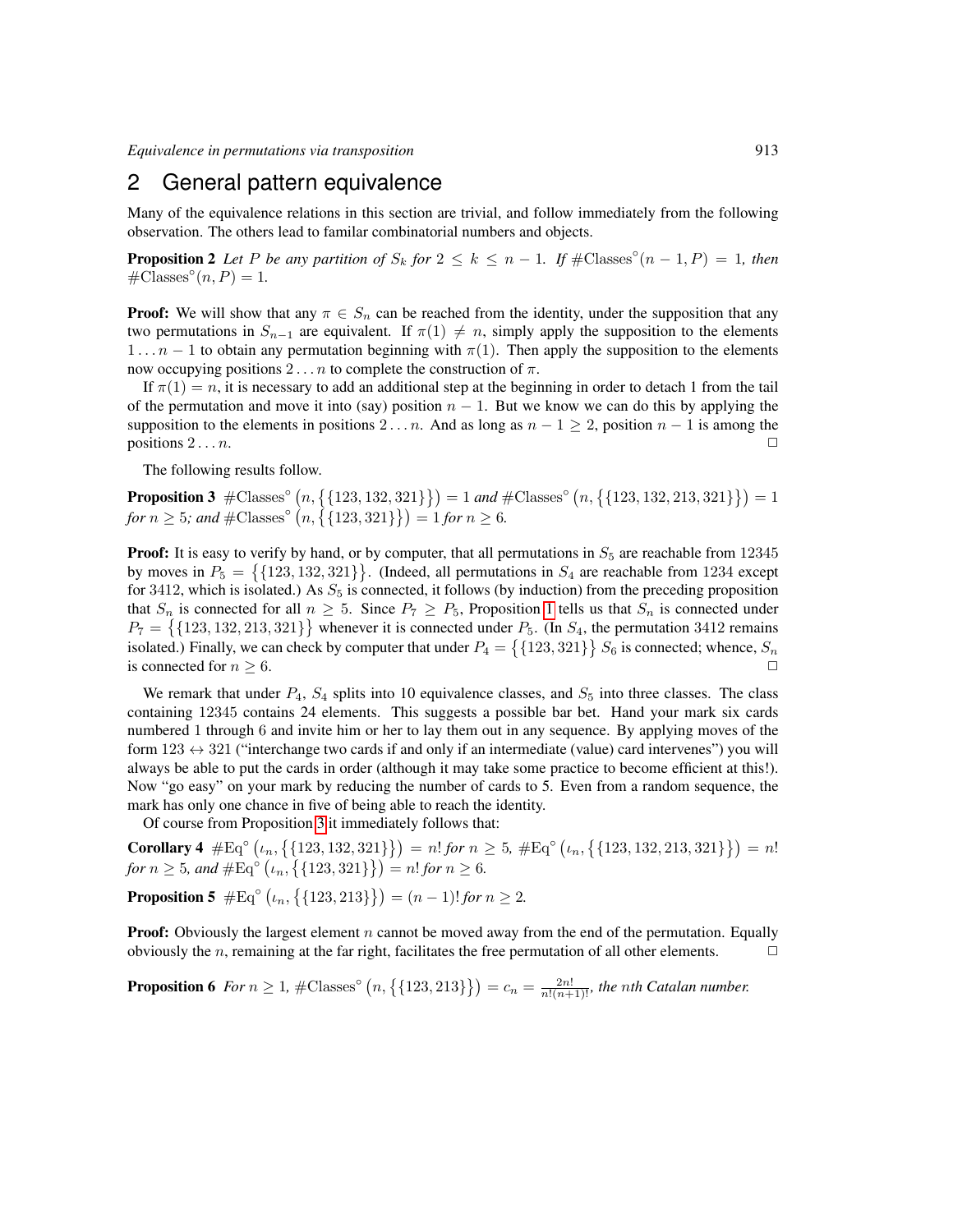**Proof:** (Sketch) If  $i < j < k$ , and  $p(i) < p(j) < p(k)$ , then  $p(k)$  facilitates the swapping of  $p(i)$  and  $p(j)$ to arrive at a permutation with a strictly larger number of inversions.

Thus the "largest" (by number of inversions) elements in each equivalence class are exactly the 123 avoiding permutations, of which there are  $c_n$  [\[Bon06,](#page-11-7) ch. 14] or [\[Bon04,](#page-11-8) Sec. 4.2]. Likewise the "smallest" elements are the 213-avoiding permutations.  $\Box$ 

The next two propositions study a class equivalent under symmetry (complementation) to  $\text{Eq}^{\circ}(\iota_n, P_3)$ . The first references the indecomposable permutations [\[OEIS,](#page-11-6) A003319] or [\[Bon04,](#page-11-8) p. 145], and the second the layered permutations introduced by W. Stromquist [\[Stro93\]](#page-11-9), and studied carefully by A. Price in his thesis [\[Pri97\]](#page-11-10).

**Proposition 7** Let  $\rho_n$  denote the permutation  $n, n-1, \ldots, 1$ . Then  $\text{Eq}^{\circ}(\rho_n, \{321, 312, 231\})$  is the *set of indecomposable permutations.*

Proof: When viewed as a matrix, any permutation decomposes into irreducible blocks along the main diagonal. The identity  $\iota_n$  decomposes into n singleton blocks, while  $\rho_n$  is indecomposable and is one large block.

First note that if a transformation  $(a_1, a_2, a_3) \rightarrow (b_1, b_2, b_3)$  applied within a block causes it to split into more than one block, then  $b_1$  must be in the leftmost/lowest of the new blocks, and  $b_3$  in the rightmost/highest. Therefore  $b_1$  must be less than  $b_3$ , which is exactly what doesn't happen with any of our possible transformations, because the first element is larger than the third in each of 321, 312 and 231. Thus, in particular, if we start with an indecomposable permutation such as  $\rho_n$ , successive applications of the permitted operations will always produce indecomposable permutations.

Next, we have to show that all indecomposable permutations are in fact reachable from  $\rho_n$ . Remembering that our replacement operations are all reversible, we will instead show that we can always return to  $\rho_n$  from an arbitrary indecomposable permutation.

Take  $n \geq 3$ , and let  $\tau = t_1, t_2, \ldots, t_n$  be an arbitrary indecomposable permutation other than  $\rho_n$ . We will show that  $\tau$  always contains at least one of 312 or 231.

If we are not in  $\rho_n$  then somewhere there is  $i < j$  such that  $t_i < t_j$ . It can't be the case that  $t_i > t_{i+1}$  $\dots > t_{j-1} > t_j$ , so somewhere there is a consecutive rise, say  $t_k, t_{k+1}$ . Now if any element to the right of  $t_{k+1}$  is less than  $t_k$  we have a 231, so assume there are none such. Similarly, assume there is no element to the left of  $t_k$  and greater than  $t_{k+1}$ .

But there must be some x to the left of  $t_k$  which is greater than some y to the right of  $t_{k+1}$ , or otherwise the permutation decomposes between  $t_k$  and  $t_{k+1}$ . These four elements  $x, t_k, t_{k+1}$ , y form a 3142, which contains both a 312  $(x, t_k, y)$  and a 231  $(x, t_{k+1}, y)$ .

Having now located a 312 or 231, we can then apply either  $312 \rightarrow 321$  or  $231 \rightarrow 321$ , as appropriate. Each of these operations simply switches a pair of elements, and (as we have seen in the proof of Proposi-tion [6\)](#page-4-2) strictly increases the number of inversions, progressing us toward  $\rho_n$ . This completes the proof that all indecomposable permutations are reachable, and therefore the proof that the reachable permutations are exactly the indecomposable permutations.  $\Box$ 

**Proposition 8**  $\#\text{Classes}^{\circ}(n, \{321, 312, 231\}\}) = 2^{n-1}$  for  $n \geq 1$ .

**Proof:** This follows fairly easily from comments made in the proof of the previous proposition. We found that the equivalence class of the anti-identity consisted of the indecomposable permutations.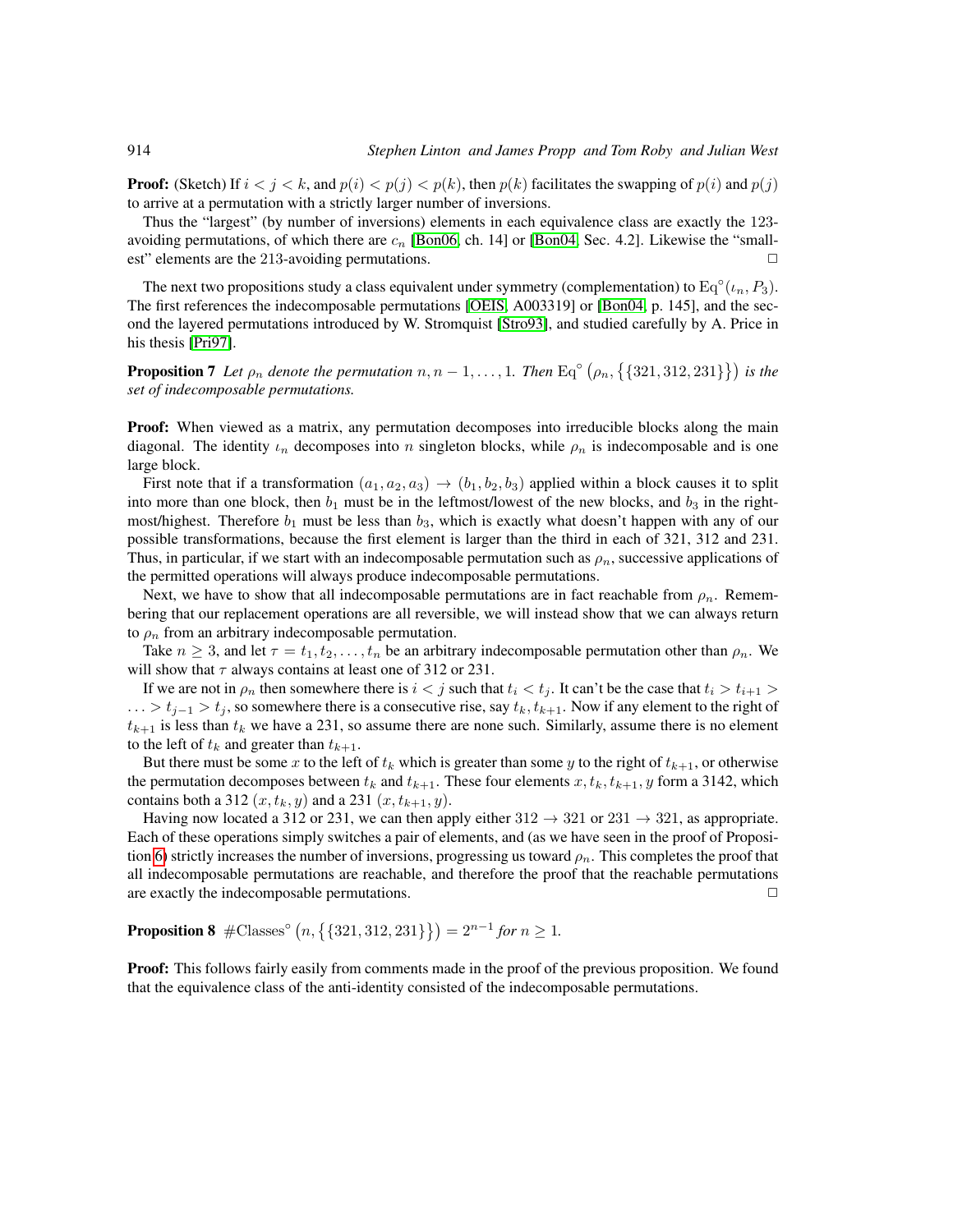Any permutation decomposes as a direct sum of irreducible blocks. We found that in our case, our operations cannot cause a block to split. Therefore they also cannot cause blocks to join up, because then the operation could be reversed, splitting the blocks. So the block composition is preserved.

By the arguments already given, we can work within any indecomposable block to restore it to an antiidentity. Therefore each equivalence class consists of all the permutations with a given block structure under direct sum of indecomposables.

In particular, each equivalence class contains exactly one permutation which is a direct sum of antiidentities. These are exactly the layered permutations, and there are clearly  $2^{n-1}$  of them, with a factor of 2 according to whether each consecutive pair of elements is or is not in the same layer.  $\Box$ 

Finally we apply the reversal involution on  $S_n$  to the above result to get our result for the partition  $P_3$ . **Theorem 9**  $\# \text{Classes}^{\circ} (n, \{ \{123, 132, 213\} \}) = 2^{n-1}$  for  $n \geq 1$ .

#### <span id="page-6-0"></span>3 Adjacent transformations

As mentioned in the introduction, this section contains our most interesting results and proofs. The first rediscovers sequence A010551 from Sloane [\[OEIS\]](#page-11-6).

**Theorem 10**  $\#\text{Eq}^{\text{II}}\left(\iota_n, \{\{123, 213\}\}\right) = \lfloor n/2 \rfloor ! \lceil n/2 \rceil ! \text{ for } n \geq 1.$ 

**Proof:** The largest element,  $n$ , never comes unglued from the end, because there is nothing to enable it. And therefore  $n-1$  must stay somewhere in the last three positions (as only n can enable its movement), and  $n-2$  somewhere in the last five, and so on; such restrictions apply to  $\lfloor n/2 \rfloor$  of the elements. This limits the number of potentially reachable elements to  $\lfloor n/2 \rfloor \lfloor n/2 \rfloor$ : placing the elements from largest to smallest, one has a choice of  $1, 2, 3, \ldots, \lfloor n/2 \rfloor, \lceil n/2 \rceil, \ldots, 3, 2, 1$  places to put each element.

Next we will show that all permutations conforming to these restrictions are indeed reachable. We will do this in two stages. In Stage 1 we advance each of the large, constrained elements as far left as it can go In Stage 2 we construct the target permutation from left to right, two elements at a time.

*Stage 1:* The elements  $\lfloor n/2 \rfloor, \ldots, n-1, n$  are to be positioned. First move  $\lfloor n/2 \rfloor$  one step left, using a move of type  $123 \rightarrow 213$ , in which  $\lfloor n/2 \rfloor + 1$  plays the role of the facilitating "3". In just the same way, more the element  $\lfloor n/2 \rfloor + 1$  to the left, continuing until the entire block  $\lfloor n/2 \rfloor, \ldots, n-1$  has been shifted one to the left. The element  $n - 1$  has now reached its leftmost permitted position, and will remain in place as we now move the block  $\lfloor n/2 \rfloor, \ldots, n - 2$ . This moves  $n - 2$  as far left as it will go, and we now move the next smaller block, etc. As promised, this places each constrained element as far left as possible. These elements will now serve as a "skeleton" enabling the construction of the target permutation.

*Stage 2:* The key observation making this stage possible is that the small, unconstrained elements can be freely moved about, leaving the large elements in the skeleton fixed. This is because, if  $\{a, b\} < X < Y$ , we can always execute the following sequence of moves:  $aXbY \rightarrow abXY \rightarrow baXY \rightarrow bXaY$ . Also in the case where  $n$  is odd, the leftmost element in the skeleton is in position 3, and the two small elements in positions 1 and 2 can be interchanged if desired.

Now we examine the target permutation and move the required element(s) into the first position (if  $n$  is even), or the first two positions (if  $n$  is odd). At this point, the elements occupying the next two positions are reclassified as small, so that the skeleton terminates two positions further to the right, and we continue by placing and ordering the next pair of elements. By continuing two elements at a time, we can build the entire target permutation.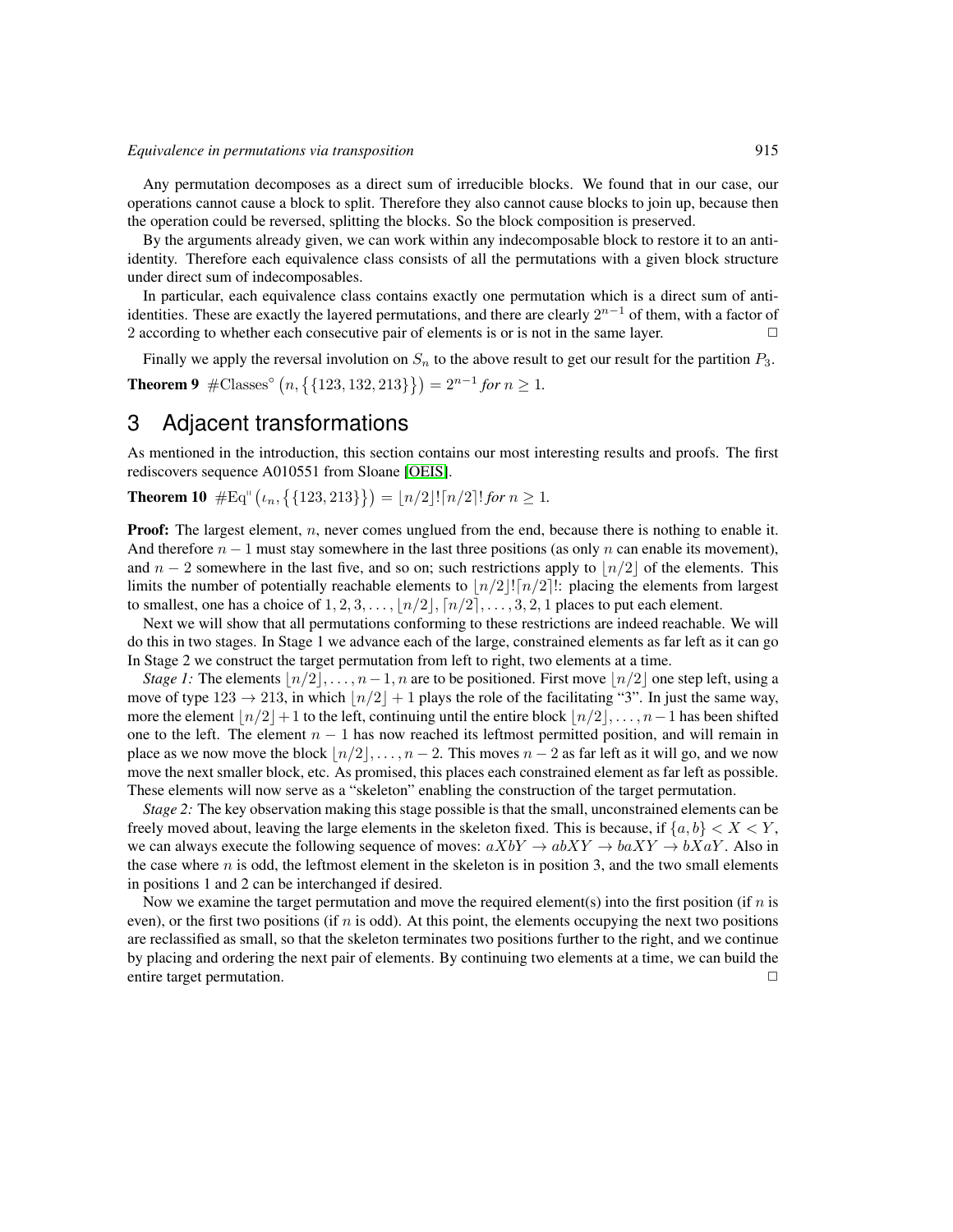**Theorem 11** (a)  $\#\text{Eq}^{\text{II}}\left(\iota_n, \{\{123, 132, 321\}\}\right) = \frac{3}{2}(k)(k+1)(2k-1)!$ , for  $n = 2k+1$  odd and  $n \geq 3$ .  $(b)$ #Eq"  $\left(\iota_n, \left\{\{123, 132, 321\}\right\}\right) = \frac{3}{2}(k)(k - \frac{1}{3})(2k - 2)! - (2k - 3)!!$ *, for*  $n = 2k$  *even and*  $n \geq 2$ *. (Here*  $(2k-3)!! = (2k-3)...(3)(1)$ *, the product of odd natural numbers less than or equal to*  $(2k-3)$ .

**Proof:** (Sketch) As in the previous proof, we begin by giving a necessary set of conditions for a permutation to be reachable. We then show how to reach all such permutations, except for a small number of permutations in the even case, which we explain separately.

Observe that the element 1 cannot occupy a position of even index, and the element 2 cannot occupy a position of odd index to the left of 1. Call this A, the class of *admissible* permutations. A simple counting argument shows that this characterization produces the given formula for odd  $n$ , and also gives formula for even  $n$  upon suppression of the double-factorial correction term. This discrepancy is because when  $n = 2k$  is even there are a small number of exceptional permutations which must be excluded; we will turn to these at the end of the proof.

Continuing on the assumption that  $n = 2k+1$  is odd, it remains to show that all admissible permutations are in fact reachable. We do this in two stages.

*Stage 1:* First we will show that all permutations beginning with a 1 are reachable from the identity. We proceed in steps; after each, we will have a monotonically increasing initial segment, followed by a completed target segment. Each step increases the length of the completed segment by 1 by selecting and moving one element. If the selected element  $(b > 1)$  is an even number of positions  $(2k)$  away from the place to which it is to be moved, perform k times the following pair of moves:  $bxy \rightarrow yxb \rightarrow xyb$ ; if an odd number of positions away, prepend  $abcxy \rightarrow acbxy$ , then continue as before. This means that we can travel between the identity and any permutation that begins with a 1.

*Stage 2:* It remains to show that the element 1 can always be moved to the front of any admissible permutation. Actually, we only need to show that the element 1 can always be moved *toward* the front.

If the 1 is at the very end of the permutation, the 2 must be to its left and in a position of opposite parity. Move the 2 rightward using moves  $123 \text{ or } 132 \rightarrow 321$  until it is adjacent to the 1; the 1 can then be moved.

If the 1 is not at the very end of the permutation, then consider the run of five elements centered on the 1. (Note that the existence of this 5-factor depends on the assumption that  $n$  is odd.) There are 24 cases. Most can be handled locally, but those of the form  $2-1-$  – require more care. Checking these cases completes the proof for odd n. Now, for even n we have to consider which permutations have been included in the given characterization  $A$ , but which are not in fact reachable.

Let  $n = 2k$ . Here is a description of a small class of exceptional permutations, X, which are not reachable. Fill the positions in order  $n-1$ ,  $n, n-3, n-2, n-5, n-4...3, 4, 1, 2$ . When filling positions of odd index, the smallest available element must be chosen; the subsequent selection of an element to place to its right is then unconstrained. None of these  $(n - 1)!!$  permutations is reachable. However, most of them are also not in A, because most have the 2 in position  $n-3$ ; the only ones we have counted are the ones where the 2 is in position n, of which there are  $(n-3)!!$ .

To see that none of the permutations in X is reachable, consider their 3-factors. These are all 213, 312, or 231; therefore these permutations are isolated points, and not in the equivalence class of the identity.

Now we have to consider which permutations in  $A$  are not in fact reachable. The proof for odd n only fails when the element 1 lies in the penultimate position  $n-1$ . We have already seen that the permutations belonging to  $X \cap A$  are not reachable; we will show that all others are. Take any permutation  $\pi \notin X$ , but with the minimal element 1 placed in position  $n - 1$ . Checking the conditions from right to left, suppose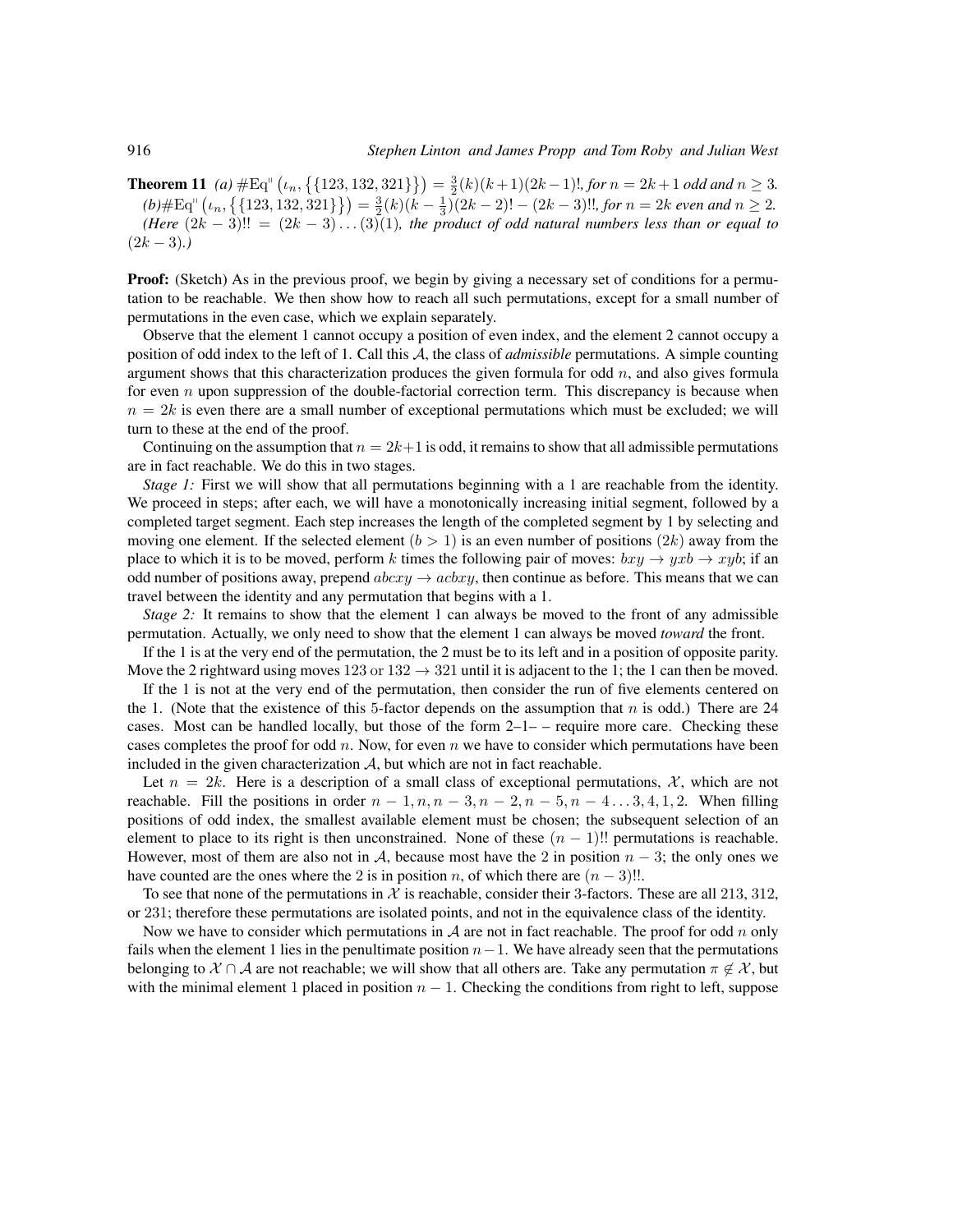all odd positions from j to  $n - 1$  are occupied by left-to-right minima, but suppose that the smallest element situtated in positions 1 through  $j - 1$  is not in position  $j - 2$ , as expected, and its value is x.

As before, all we need to do is show that we can move the element 1 to the left. This exploits two facts: that  $x$  is the minimal element in a lefthand region, and the righthand region is alternating. First, take the element x and shift it rightward, two positions at a time, until it arrives in position  $j - 2$  or  $j - 1$ . In either case, x now lies in a 321 which begins in an odd position. We check that we can propagate either of these odd 321s rightward until they capture the smallest element, which can then be moved. This completes the missing step in the proof for even n.  $\Box$ 

## **Theorem 12**  $\#Eq^{n} (\iota_n, \{ \{123, 321\} \}) = {n-1 \choose \lfloor (n-1)/2 \rfloor}.$

Proof: (Sketch) The permutations in this class are direct sums of singletons and of blocks of odd size greater than one, where within each block the even elements are on the diagonal, and the odd elements form a *plus-indecomposable* [\[AAK03\]](#page-11-11) 321-avoiding permutation. Let us call the set that we have just described  $A_n$ . First we will show that  $A_n$  is closed under 123  $\leftrightarrow$  321; since the identity is in  $A_n$  this will establish that the equivalence class of the identity is a subset of  $A_n$ . Then we will show that we can return to the identity from any permutation in  $A_n$ , which will establish that the two sets are identical.

Let  $\pi$  be an arbitrary permutation belonging to  $\mathcal{A}_n$ . Call the non-singleton blocks of  $\pi$  *large*; unless  $\pi$ is the identity, it contains at least one large block. Note that large blocks begin and end with descents.

First show that any application of  $123 \rightarrow 321$  to  $\pi$  produces an element of  $\mathcal{A}_n$ . Consider the different ways that a  $\pi_i$ ,  $\pi_{i+1}$ ,  $\pi_{i+2}$  of form 123 might occur within  $\pi$ . The cases to consider are (a) all three elements are in singleton blocks, (b) exactly two of the elements are in singleton blocks, (c) only the middle element is in a singleton block, (d) all three elements are in a single large block, (e) two consecutive elements are in a large block, but the third is not (which cannot arise). In each of these cases the replacement  $123 \rightarrow 321$  winds up gluing together all the blocks which it straddles.

Now consider applications of 321  $\rightarrow$  123 in a permutation  $\rho \in A_n$ . Clearly, any 321 must lie within a single block, as in any two blocks, all the elements in the block to the right are larger than all the elements in the block to the left. Because the even elements within a block increase monotonically, the 321 is composed of odd, even, odd elements. It might, indeed, be the pattern resulting from a replacement  $123 \rightarrow 321$  in any one of the cases (a) through (d) above; therefore by undoing it we might return to any one of these four configurations. But no matter, as each one corresponds to a permutation in  $A_n$ .

Now we need to show that we can return to the identity from any permutation  $\sigma$  in  $\mathcal{A}_n$ . Observe that every large block of  $\sigma$  contains a 321 as a factor, because the first element of the block must lie below the diagonal and the last element must lie above it; therefore two consecutive odd elements exist with the first below and the second above the diagonal. Together with the even element (*on* the diagonal) which separates them, this forms a 321. Unless  $\pi$  is itself the identity, it contains a large block, and therefore a 321. By replacing this with a 123, we move to a permutation  $\rho$  having strictly fewer inversions than  $\sigma$ . But as  $A_n$  is closed under such replacements, we may iterate this process, until we arrive at the identity.

This establishes that the reachable permutations are as described; now to enumerate them. The number of plus-indecomposable 321-avoiding permutations on  $m + 1$  elements is the Catalan number  $\frac{1}{m+1} {2m \choose m}$ , so this is the number of possible blocks of size  $2m + 1$ . We will need the following generating functions:

$$
A = \frac{1}{\sqrt{1-4x}} = 1 + 2x + 6x^{2} + 20x^{3} + 70x^{4} + \dots
$$
  
\n
$$
B = \frac{\frac{1}{\sqrt{1-4x}} - 1}{2x} = 1 + 3x + 10x^{2} + 35x^{3} + 126x^{4} + \dots
$$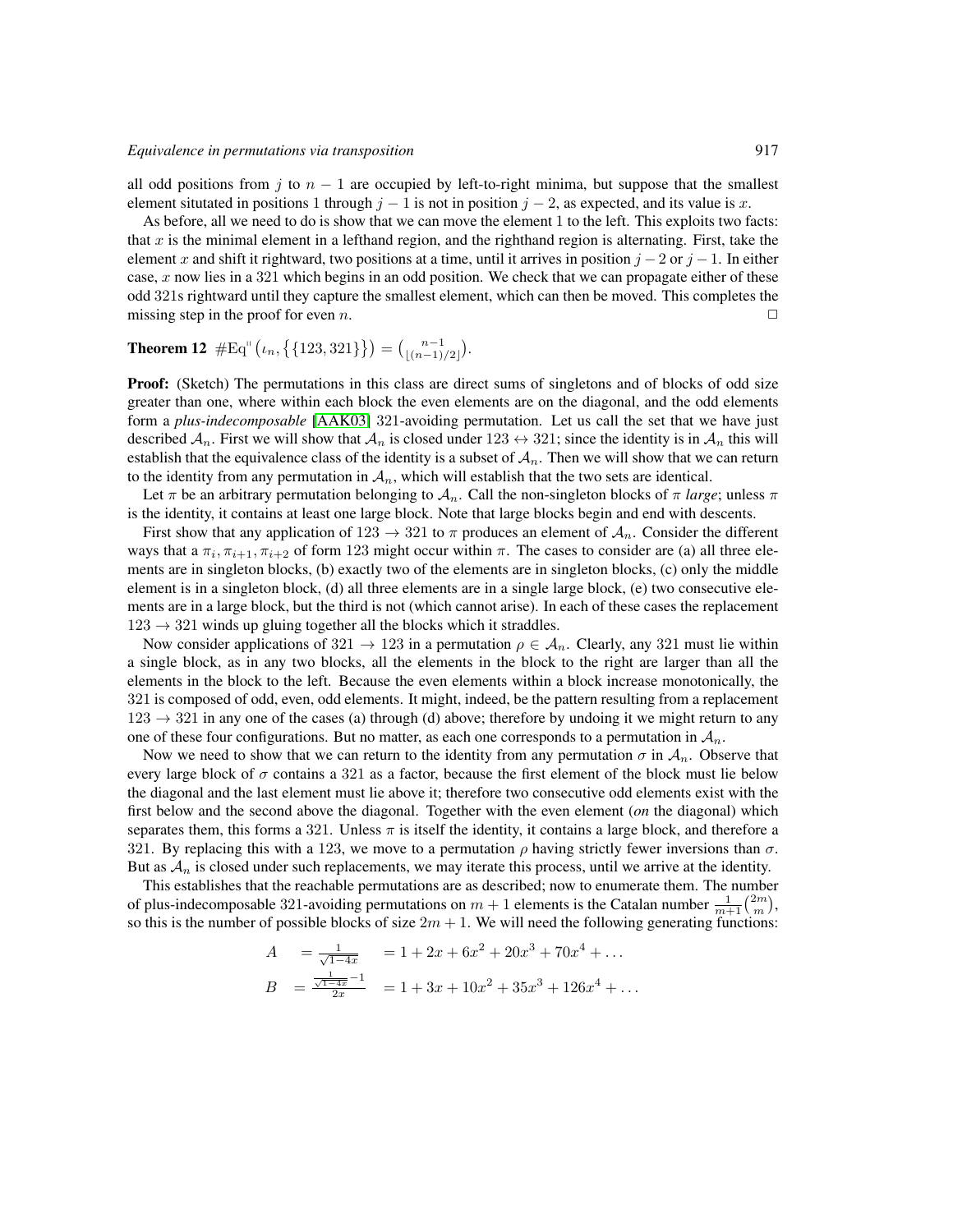918 *Stephen Linton and James Propp and Tom Roby and Julian West*

$$
C = \frac{1 - \sqrt{1 - 4x}}{2x} = 1 + x + 2x^2 + 5x^3 + 14x^4 + \dots
$$

Now, a reachable permutation of even size  $2k + 2$  is the direct sum of an indecomposable block of size  $2i + 1$  ( $i \ge 0$ ) and a reachable permutation of odd size  $2(k - i) + 1$ . Likewise a reachable permutation of odd size  $2k + 1$  is the direct sum of a block of size  $2i + 1$  and a reachable permutation of even size  $2(k - i)$ . The theorem then follows by checking that  $B = AC$  and  $A = (1 + xB)C$ .

**Theorem 13** (a)  $\#\text{Classes}^{\text{II}}\left(n, \left\{\{123, 132, 213\}\right\}\right) = \text{inv}_n$ , the number of involutions of order n.  $(a)$   $#Eq'' (\pi, \{123, 132, 213\})$  *is odd for all* n *and for each*  $\pi \in S_n$ .

**Proof:** (Sketch) An involution is a partition of |n| into 1-cycles and 2-cycles. Write each involution as a product of cycles, with the elements increasing within each 2-cycle, and with the cycles in decreasing order of largest element. Then drop the parentheses.

The resulting set C of permutations covers all the classes, because each permutation  $\pi$  can be reduced to an element of C as follows: if n is at the front of  $\pi$ , it must stay there. (This corresponds to having n as a fixed point in the involution.) Otherwise, use  $123 \rightarrow 132$  and  $213 \rightarrow 132$  to push n leftward into position 2, which is as far as it will go. The element which is thus pushed into position 1 is the minimal element which was to the left of  $n$  to begin with. This is because this minimal element can never trade places with *n* under the given operations, as 1 is left of 3 in all of 123, 132 and 213.

This shows that the number of classes is at most the same as the number of involutions. To show that they are the same, it remains to show that each  $\pi$  can be reduced to a *unique* member of C. An equivalent statement (a') is that it is not possible to move from one member of  $C$  to another.

We will prove this by induction on  $n$ . At the same time we will prove statement (b) of the theorem. Assume as an induction hypothesis that both statements have been demonstrated for  $n - 1$  and  $n - 2$ .

If the largest element,  $n$ , is at the front of a permutation, then it cannot move from there, so the equivalence classes split into two kinds: *special* equivalence classes, in which n is always at the front, and *ordinary* equivalence classes, in which n is never at the front. The special equivalence classes for  $S_n$ correspond upon deletion of the first elements to *all* the equivalence classes for  $S_{n-1}$ ; therefore we can assert by induction the truth of both (a') and (b) as they apply to the *special* equivalence classes.

We turn to the *ordinary* equivalence classes. Consider a (directed) graph in which the vertices correspond to the permutations in  $S_n$ , and there is a blue (directed) edge from  $\pi$  to  $\rho$  if  $\rho$  can be obtained from  $\pi$  by applying  $123 \rightarrow 132$ , a red edge for each  $213 \rightarrow 132$ , and a green edge for each  $123 \rightarrow 213$ .

Now consider the forest of rooted trees which one obtains by taking only those red and blue edges in which the element  $n$  plays the role of the "3". The roots (i.e., sinks) of these trees are exactly the permutations in which the  $n$  has advanced as far as possible, to position 2. Each node in this forest has either zero or two children, because if it has a blue child (obtained by travelling backwards along a blue edge) then it also has a red child, and vice versa. Because each node has either zero or two children, each rooted tree has an odd number of nodes; indeed all of its level-sums are even except the zeroth level sum, which corresponds to the root vertex, which we call the *ground state*. Now we will selectively glue trees together into larger components. Namely, two trees with ground states  $g$  and  $h$  will be combined if  $g(1) = h(1)$  and if, upon deleting the first two elements the shortened permutations, g'' and h'' are equivalent, regarded (in the obvious way) as members of  $S_{n-2}$ .

We claim that these larger components are exactly the connected components of our directed graph. Therefore, to complete the proof we show, by examining various cases, that there are no directed edges in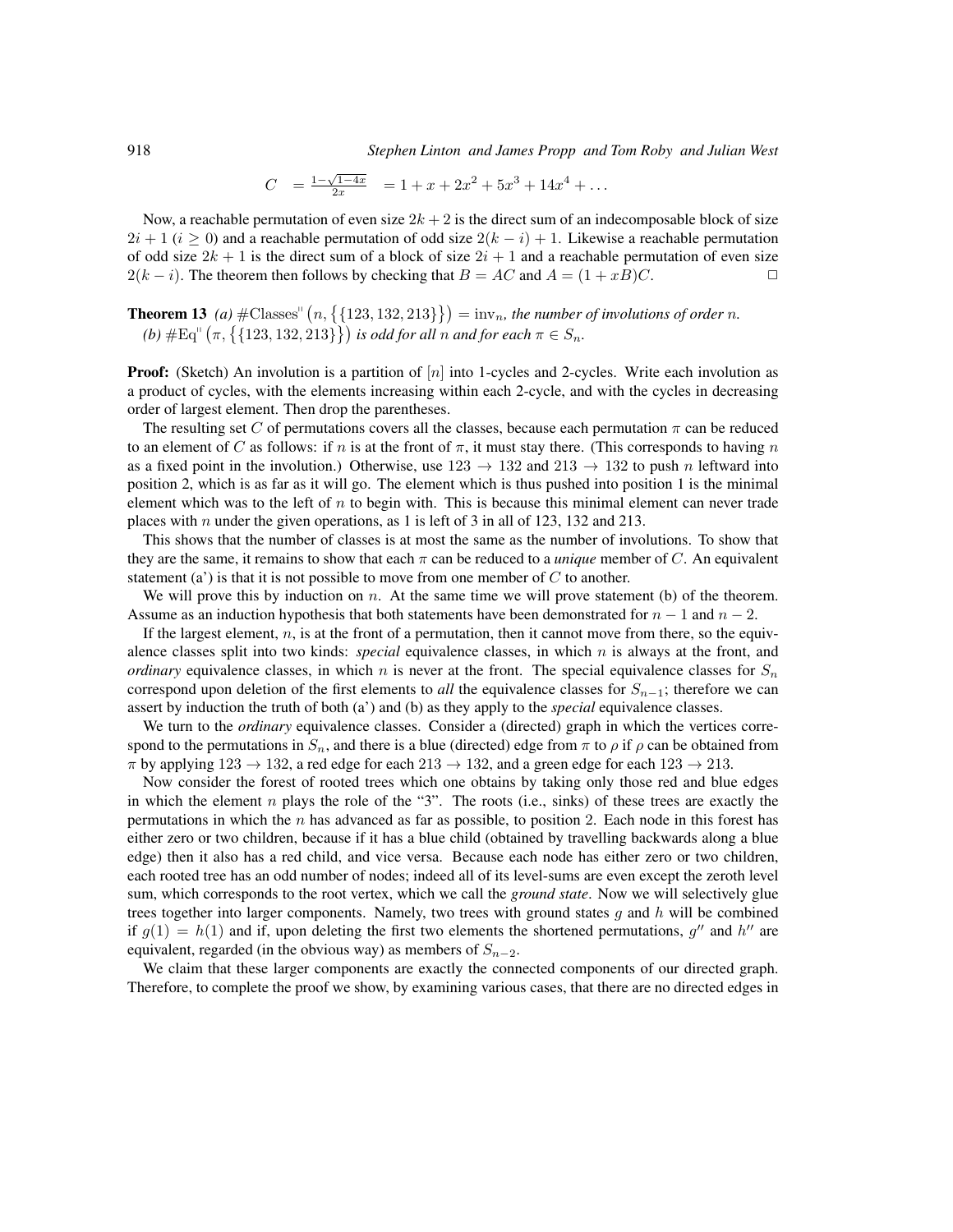the graph which escape from one component to another, in other words that all allowable moves carry us between two permutations which have equivalent ground states.  $\Box$ 

This result is particularly interesting because the equivalence relation has the same number of classes as Knuth equivalence, yet the two relations appear to be materially different. For example, for  $n = 3$ , the equivalence classes for  $P_K$  have sizes 1,1,2,2, whereas for  $P_3 = \{123, 132, 213\}$  the sizes are 1,1,1,3.

### <span id="page-10-0"></span>4 Doubly adjacent transformations

For completeness, we include a brief treatment of the situation where both indices and values are simultaneously constrained to be adjacent. As the situation is highly constrained, it is perhaps not surprising that the permutations reachable from the identity are in each case easy to classify and enumerate. Since all the treatments are similar, we can wrap them up in one proposition.

As in the previous section, we have as yet no results related to the enumeration of equivalence classes. This proposition uses the Iverson bracket; [P] is equal to 1 if the statement P is true, and 0 otherwise.

**Proposition 14**  $\#Eq^{\Box}(i_n, P_1)$  *obeys the recurrence*  $a(n) = a(n-1) + a(n-2)$  *with*  $a_1 = a_2 = 1$ *. (Fibonacci numbers* F(n)*, [\[OEIS,](#page-11-6) A000045]).*

 $\#Eq^{\Box}(\iota_n, P_4)$  *obeys the recurrence*  $a(n) = a(n-1) + a(n-3)$  *with*  $a_0 = 0$ ,  $a_1 = a_2 = 1$  *([OEIS, A000930]).*

 $\#Eq^{\square}(t_n, P_3) = F(n+1) - [n \text{ is even}].$ 

 $#Eq<sup>□</sup>(\iota_n, P_5)$  *obeys the recurrence*  $a(n) = a(n-1)+a(n-2)+a(n-3)$  *with*  $a(0) = a(1) = a(2) = 1$ *(Tribonacci numbers, [\[OEIS,](#page-11-6) A000213]).*

 $#Eq<sup>II</sup>(\iota_n, P_7) = T(n+2) - [n \text{ is even}],$  where  $T(n)$  is sequence A000073 from Sloane[\[OEIS\]](#page-11-6), obeying *the recurrence*  $a(n) = a(n-1) + a(n-2) + a(n-3)$  *with*  $a(0) = a(1) = 0, a(2) = 1$ .

Proof: (Sketch) We begin by characterizing the various equivalence classes. In each case, these are subsets of the layered permutations, and indeed consist of direct sums of anti-identities of dimensions either 1, 2 or 3, as follows:

 $P_1$  (123  $\leftrightarrow$  132): direct sums of  $\rho_1$  and  $\rho_2$ , not beginning with  $\rho_2$ 

 $P_4$  (123  $\leftrightarrow$  321): direct sums of  $\rho_1$  and  $\rho_3$ 

 $P_3$  (123  $\leftrightarrow$  132  $\leftrightarrow$  213): direct sums of  $\rho_1$  and  $\rho_2$ , including at least one  $\rho_1$ 

 $P_5$  (123  $\leftrightarrow$  132  $\leftrightarrow$  321): direct sums of  $\rho_1$ ,  $\rho_2$  and  $\rho_3$ , not beginning with  $\rho_2$ 

 $P_7$  (123  $\leftrightarrow$  132  $\leftrightarrow$  213  $\leftrightarrow$  321): direct sums of  $\rho_1$ ,  $\rho_2$ ,  $\rho_3$ , at least one of odd dimension

In each case it is easy to see that the given class remains closed under application of the appropriate operations. It is also easy in general to see how to reach a given target, especially if we cast the block sizes in the language of regular expressions. In the following, the notation  $\{xy\}$  means a single block of size either x or y. An asterisk following a number means zero or more copies of that number. An asterisk following a string in  $\vert \vert$  means zero or more copies of that string.

 $P_1$ : The block sizes are [12\*]\*. Build each 12\* from right to left.

 $P_4$ : The block sizes are  $\{13\}^*$ . Build each block freely.

 $P_3$ : Split each run of 2s freely to get  $[12^*][2^*12^*]^*$ [2\*1]. Build each block from the edges to the 1.

 $P_5$ : The block sizes are  $\left[\{13\}2^*\right]^*$ . First use 123  $\rightarrow$  132 to build all the runs of 2 from right to left. Then use  $123 \rightarrow 321$  to place 3s.

 $P_7$ : Build the 2s first, as in the case of  $P_3$ , and then place the 3s.